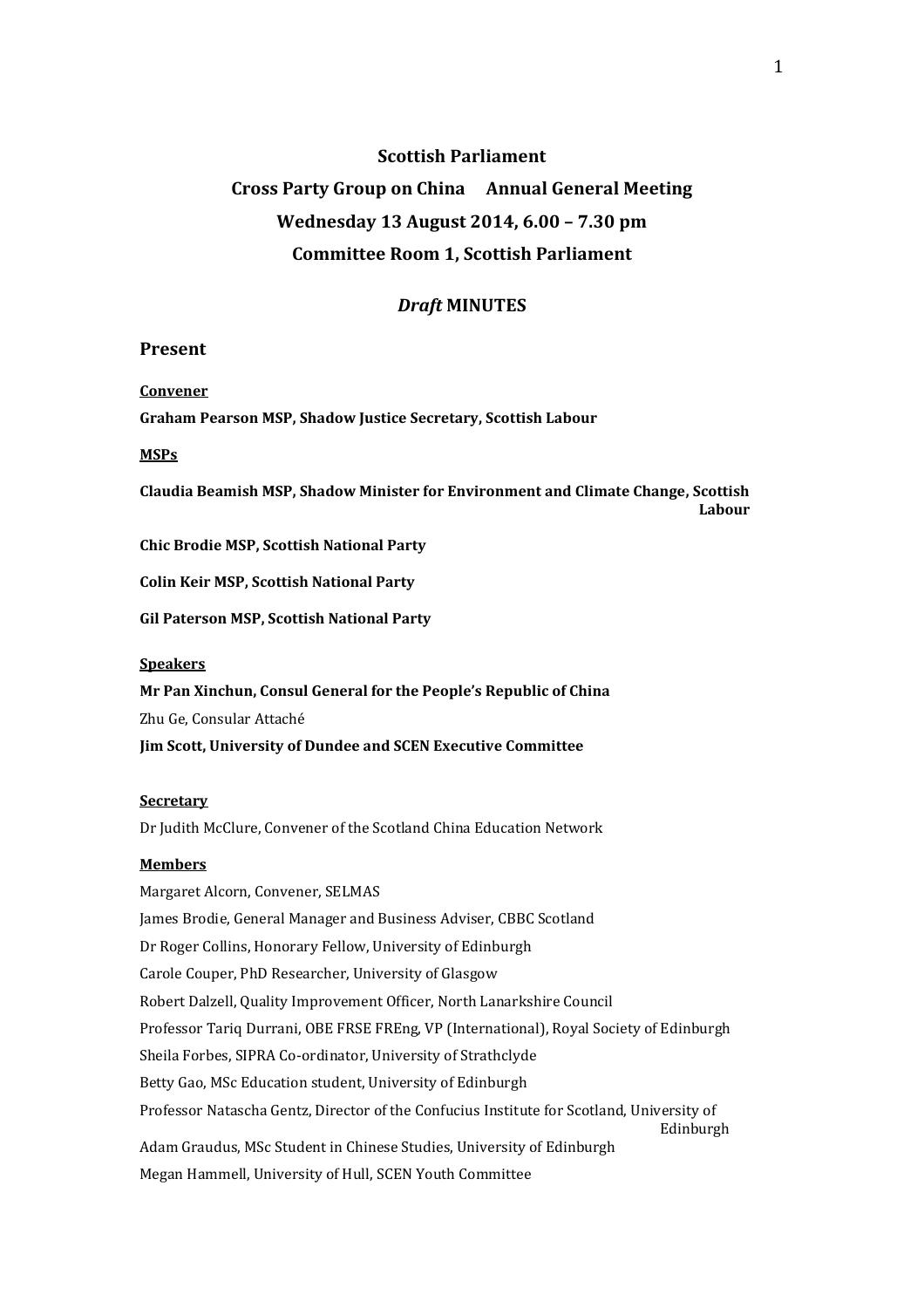Matthew Heap, International Opportunities Manager, University of Glasgow Katrin Heilmann, Third Year MA Chinese and History, University of Edinburgh Dr Meryl James, Senior Development Officer, Confucius Institute for Scotland's Schools Dr Richard Jin (Jin Ri), Co-Director of the Confucius Institute for Scotland, Univ of Edinburgh Janette Kelso**,** Professional Development Officer, Confucius Institute for Scotland's Schools Jamie Kerr, Thorntons LLP Alick Kitchin, Joint Head of Edinburgh Business School, Heriot-Watt University Lisa Zihan Li, University of Glasgow Wei Lin, International Officer and Languages Tutor, University of St Andrews Lindesay Low, Legal Advisor, Scotch Whisky Association Simon Macaulay, SCEN Field Worker and member of Executive Committee Jim McColm, Sounding board at Panda Modium China / Scotland Solutions, Ayr Catriona MacDonald, University of Edinburgh, SCEN Youth Committee Joe McKeown, Scottish Enterprise Brian McLeish, Scottish Enterprise, Co-ordinator of CPG Engagement Gordon Ogilvie, Development Officer - Economic Development, Angus Council Neil Phillips, Positive Solutions (Glasgow) Ken Robinson, Global Sales Director, Howden Group Beth Shotton, Director of International Team, University of St Andrews Kevin Timlin, SIET award-winner, Tods Murray LLP Ye Liu (Orchid), Contributing Correspondent, Scottish affairs, UK Chinese Times Professor Ya Ping Wang, Chair in Global City Futures, Head of Urban Studies, School of Social and Political Sciences, University of Glasgow Caroline Watson, Hua Dan Jean J.Ye, J.J.Y. International Nancy Zhang, Repsol Nuevas Energias UK Ltd

### **1 Welcome from the Convener, Graeme Pearson MSP**

Graham Pearson MSP welcomed Members to the AGM and Meeting of the Cross Party Group on China. He was especially grateful for the presence of Mr Pan Xinchun, Consul General for the People's Republic of China, and his fellow MSPs.

### **2 Apologies**

**Clare Adamson MSP, Scottish National Party Jackie Baillie MSP, Scottish Labour Margaret McDougall MSP, Scottish Labour**

#### **Dr Richard Simpson MSP, Scottish Labour**

Eric Balish, Director of Trade and Working Capital Barclays plc; Convener of CSBF

Martin Bell, Deputy Director Asia Pacific and WTO International Affairs, Scotch Whisky Association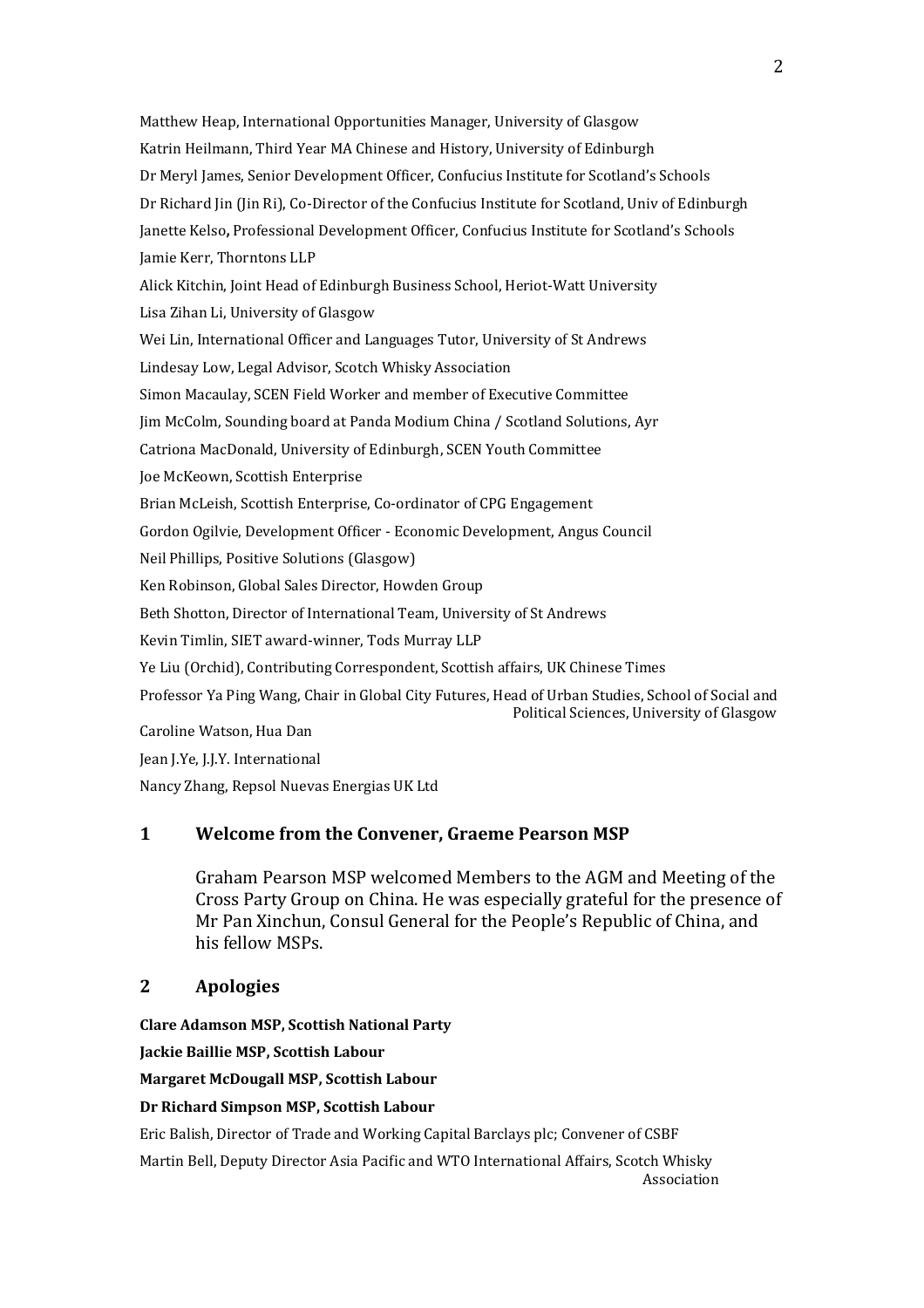Robert Brennan, Howden Richard Clason, Operations Manager, g7 Consultants Jane Davidson, Head of Education, Scottish Opera Councillor Jim Dixon, West Lothian Council and Cultural Interchange Scotland Professor Barbara Fennell, Director of the Confucius Institute of the University of Aberdeen Helen Ford, former teacher in China Cathy Gu, Young Chinese Professionals Ewan Hastings, Fundraising Manager, Eric Liddell Centre Ruth Higginson, Lasswade HS, SCEN Youth Committee Peter Kwok, Young Chinese Professionals Catriona Llanwarne, Senior Solicitor, Burness Paull LLP Councillor Eoghann MacColl, East Ayrshire Council Susie McCosh, Willowbrae Consulting Councillor Maureen MacKay, East Ayrshire Council Judith McKerrecher, Curriculum Leader Languages, Craigmount High School, Edinburgh Iseabail Mactaggart, Non-Executive Director, OFCOM'S Content Board, Highlands and Islands Enterprise Christine Moinard, Business Manager, SRUC (Scotland's Rural College) Kam Leung Ng (Tommy), Life Time Honourable President of the Wu Clan's Association UK Wing-Sie Ng, Individual Interpreter Wing-Yan Ng, Member of the Scottish Youth Parliament (Edinburgh Central) Ed Payne, Head of Strategy, Scottish Development International Ruth Taylor, First State Investments Ed Thomson, Programme Director, Asia Scotland Institute James Trolland, Ridrum International Kate Walker, Head of Education, British Council Scotland James Wolffe QC, Dean of the Faculty of Advocates Dr Zhu Zhu, University of Edinburgh

# **3 Annual General Meeting**

- **i** Claudia Beamish MSP took the chair for the election of the Convener. Graeme Pearson MSP was nominated by Gil Paterson MSP, seconded by Colin Keir MSP. There were no other nominations. Graeme Pearson MSP was re-elected to applause and was thanked by Claudia Beamish MSP for his enlightened and valuable leadership and guidance of the Cross Party Group.
- **ii** Graeme Pearson MSP took the chair and thanked the Group. He nominated Colin Keir MSP as Vice Convener. The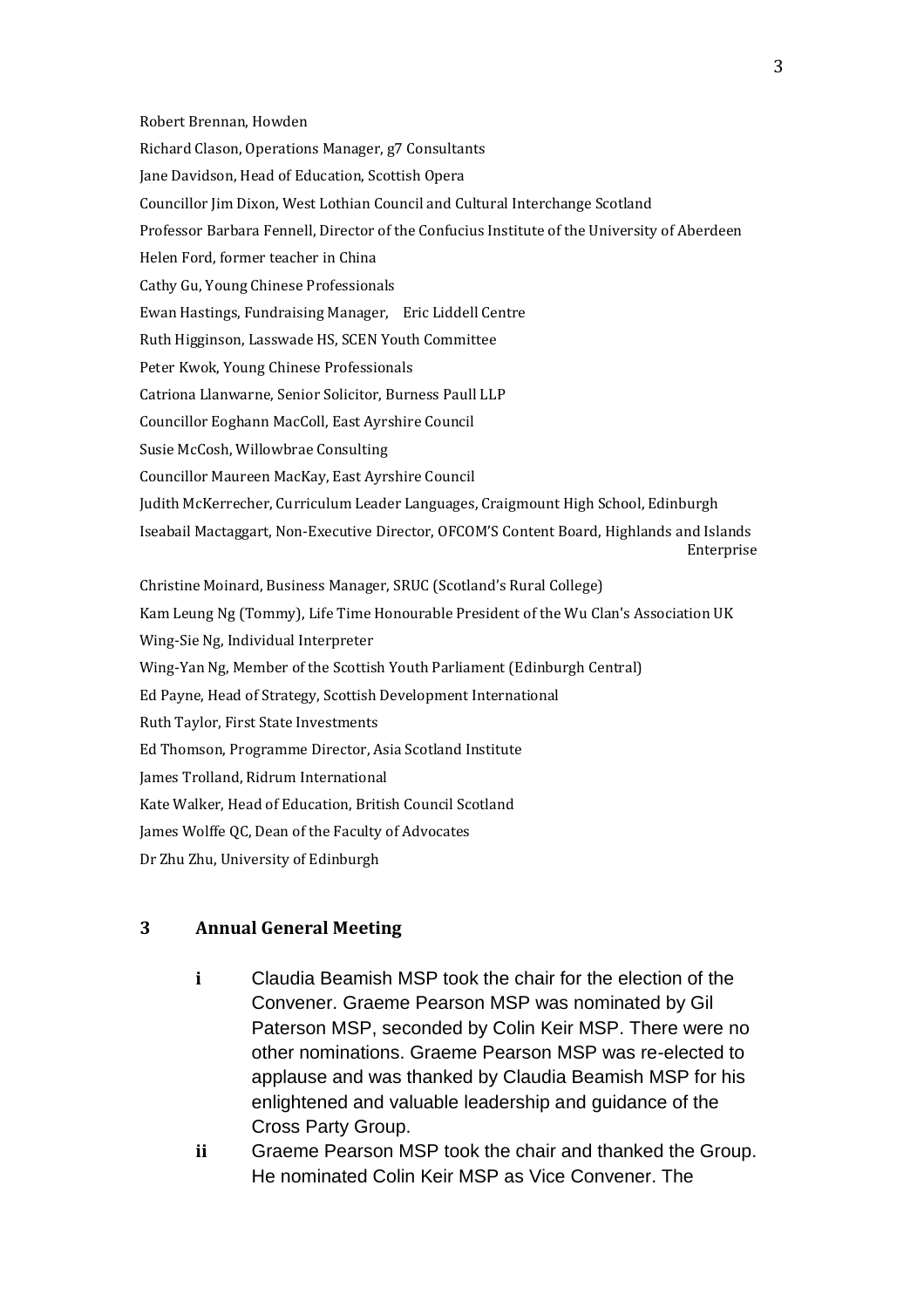nomination was seconded by Gil Paterson MSP. There were no other nominations and Colin Keir MSP was elected as Vice Convener unanimously.

**iii** Graeme Pearson MSP nominated Judith McClure as Secretary. The nomination was seconded by Neil Phillips. There were no other nominations and Judith McClure was re-elected as Secretary unanimously.

# **4 Annual Return Form and the Group's Activities 2013-2014**

# **i Secretary's Meeting concerning Revised Standards**

The Secretary informed the Cross Party Group that the Standards, Procedures and Public Appointments Committee of the Scottish Parliament had issued revised guidance for the Code of Conduct that governed the Cross Party Groups of the Scottish Parliament, numbering over eighty. She had had an individual meeting with Roz Thomson, Senior Assistant Clerk. The Secretary assured the Group that she had scrutinised the revised guidance and that the Group complied with best practice in every respect. She said that the Senior Assistant Clerk had advised that the Group could consider: (a) using Skype for presentations; (b) posting appropriate website links relating to its activities; (c) considering relevant travel of a delegation representing the Group; (d) holding events in the Scottish Parliament.

# **ii Annual Return August 2014**

The Group received the Annual Return Form August 2014. The Secretary invited members to be in touch with her over any inaccuracies concerning the meetings and activities described and the membership of the Group. *The financial support declaration was completed after the meeting, after costs for the two Receptions for the Group had been ascertained.*

# **5 Minutes of the Meeting of 14 May 2014**

The Minutes of the Meeting of 14 May 2014 were accepted without amendment.

# **6 Matters arising**

There were no matters arising that were not addressed in the Agenda.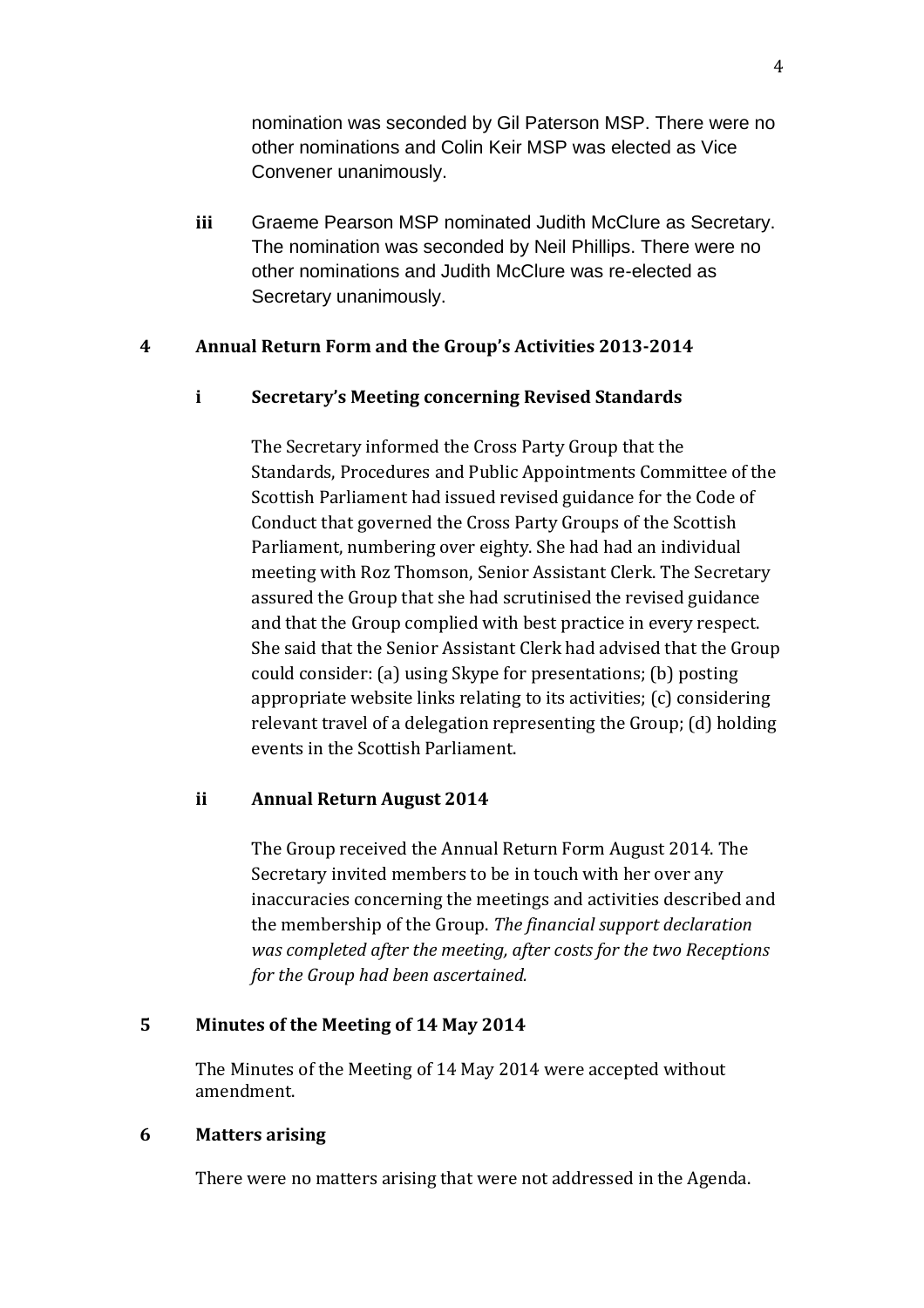#### **7 Presentation by Mr Pan Xinchun**

Consul General for the PR of China in Edinburgh: *China and the World*

The Convener welcomed the new Consul General most warmly. He said that he had met Mr Pan before this meeting, and had told him that we would be visiting friends when he spoke at the Cross Party Group on China.

Mr Pan Xinchun, the new Consul General of the PR of China, addressed the Group. He was accompanied by Mr Ge Zhu, Consular Attaché. Mr Pan raised the questions of who China is, how China sees the world and what China is going to do on the world stage. He emphasised the importance of China's history and philosophy in the minds of its people and pointed to its contemporary fast economic growth, while it remained a developing country. He said that by 2020, China hoped to double its GDP *per capita*  and that by 2049 it intended to become a modern, democratic, wealthy and harmonious country. China intended to be an anchor of world peace, stressing the settlement of all disputes by peaceful means, through consultation and dialogue and to making a contribution to the world. He regarded China's development as an opportunity for the world and summarised China's foreign policy as peace, development, co-operation and common prosperity.

# *Mr Pan kindly agreed that his Speaking Note should be circulated to the Group. It appears in Appendix 1 of these Minutes.*

Jamie McGrigor MSP asked Mr Pan whether China could do anything to help the Kurds who were being besieged by ISIS fanatics. Mr Pan responded that China was very concerned about the situation in Northern Iraq and opposed the extremists and their atrocities against civilians. China supported the UN Resolution. Mr McGrigor said that in such a crisis, urgent action was required; none had followed the UN Resolution. Mr Pan said that a UN peace-keeping mission would be sent and China would be involved in sending humanitarian aid.

Neil Phillips asked how quickly China could tackle the problem of pollution in its cities, much of it created by coal-fired power stations. Mr Pan said that he was from Beijing, of the most polluted cities. He agreed that this was a great threat to health and to sustainable economic development. The problem had existed for thirty years and could not be solved overnight; the Chinese Government had plans to reduce pollution by 2020 and progress was being made. The new energy sector would create 30 million job opportunities and would provide a new impetus for economic growth.

Claudia Beamish MSP said that she was attending meetings of the Climate Challenge Fund, as Shadow Minister for Climate Change. She asked whether cities in China were given power to regulate their own energy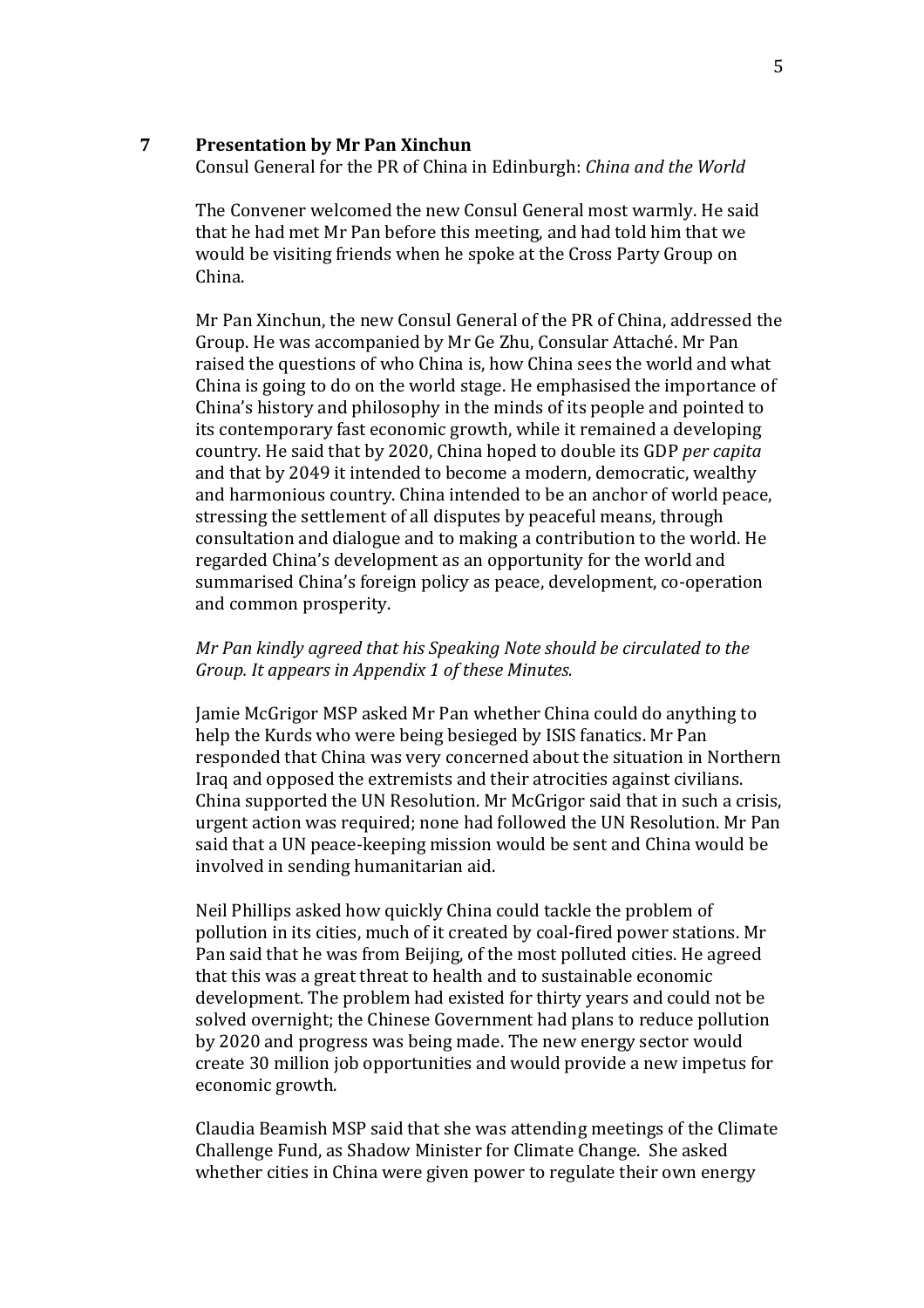use and whether China could support other countries. Mr Pan said that pollution was recognised in China as a common challenge and that the majority of the Chinese population were more sensitive to it than ever before. For instance, car users were trying to use their vehicles only at the weekends. In some big cities, the municipal governments have set out rules for car use. Gradually people were appreciating the health benefits of these restrictions.

Chic Brodie MSP asked what China's approach was to the encouragement of direct flights between China and Scotland. Mr Pan responded that this was a good question; it was easier said than done. The Chinese Government was supportive, but the airlines naturally need to make money and need to know profitability. So far, there are not enough Chinese tourists flying to Scotland: they go to London. We (and Mr Pan indicated that he felt part of Scotland here!) need to do more to promote Scotland and its rich history, friendly people and beautiful scenery. Better than London! This was a particularly good year because of all the events taking place in Scotland, including the Ryder Cup: golf was becoming more and more popular in China.

The Convener thanked Mr Pan most warmly for his fascinating talk and for his answers to questions.

### **8 Presentation by Jim Scott** *now Dr Jim Scott*

Lecturer at the University of Dundee and former Headteacher of Perth High School: *The Introduction of Mandarin in Scotland's Schools*

The Convener welcomed the next speaker, Jim Scott.

Jim Scott, former Headteacher of Perth High School and now affiliated to the University of Dundee, BOCSH, CISS, SCEN and SCSSA, gave a presentation on *Re-introducing the Chinese Language to Scottish Secondary Schools.* He explained the context, the topic of his doctoral thesis: *How have the nature and effectiveness of the politico-educational governance of Modern Foreign Languages in Scottish school-based education developed during the period 1962-2014?* After a detailed and most interesting capture of the data, he concluded that there have been an inconsistent vision and frequent discontinuities of direction and also governance issues in all governance layers: teachers and principal teachers, headteachers, councils, national agencies and the national government. In terms of the introduction of Chinese, he concluded that initial growth has slowed over the last four years, exploring a range of issues inhibiting progress and suggesting that the concept of the Hub needs to be examined.

*Dr Scott kindly agreed that his PowerPoint presentation should be circulated to Members, which was done after the meeting.*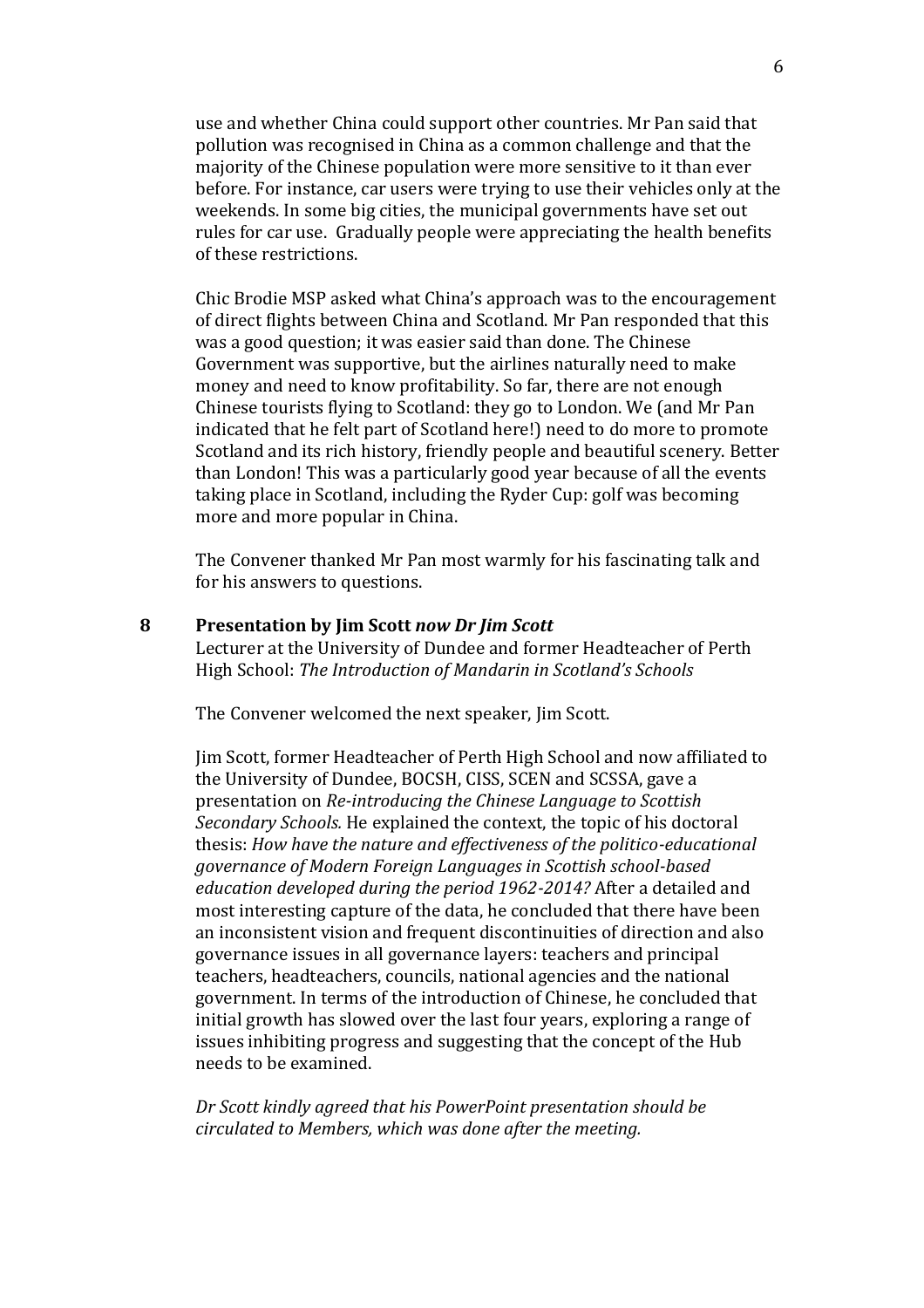*The Convener, Graeme Pearson MSP, wrote to Michael Russell MSP, Cabinet Secretary for Education and Lifelong Learning, after the meeting. Mr Russell's response has been circulated to members.*

Carole Couper thanked Jim Scott for his very useful presentation and said that we should be concerned by the data he had captured. It was clear that more people should be involved in this vital agenda; her own research findings demonstrated the importance of Chinese language acquisition for business dealings. Jim Scott agreed and said that in later parts of his thesis he argued that our attitude was poor and our approach not sufficiently coherent.

Megan Hammell, soon to become an undergraduate at the University of Hull reading Chinese and Film Studies, said that she had been deterred from studying Advanced Higher Chinese after her Higher because it demanded the learning of so many new characters in a very short time; she asked whether its effectiveness was being analysed. She added that only two Universities in Scotland offered Chinese. Neil Phillips suggested that we must not become obsessed with qualifications. Jim Scott suggested to Megan that she talked to a University expert, such as Professor Natascha Gentz, on the approach of Universities. He agreed with Neil Phillips that qualifications were not the only answer; however, they did demonstrate achievement and could be measured. It was good to see Chinese learning in Primary School and the SQA units in Languages for Life and Work. However, qualifications still mattered.

The Convener thanked Jim Scott most warmly for his very helpful presentation. The next meeting of the Group would involve the presentation of progress in the Scottish Government's Strategy for Stronger Engagement with China, and this material would be extremely useful.

## **9 Updates from Members**

James Brodie spoke of future CBBC events.

Betty Gao spoke of the Early Learning of Chinese Project.

Professor Natascha Gentz and Dr Meryl James described the celebrations planned by the Confucius Institute for Scotland and by CISS in honour of the world-wide Confucius Institute Day on 27 September.

Li Zihan spoke of her enthusiasm for China/Scotland links and her desire to recruit Mandarin teachers from China and to encourage Scottish students to visit China. The Convener suggested that she send details to the Secretary for circulation.

Caroline Watson described the very successful Hua Dan event at Summerhall for the Festival.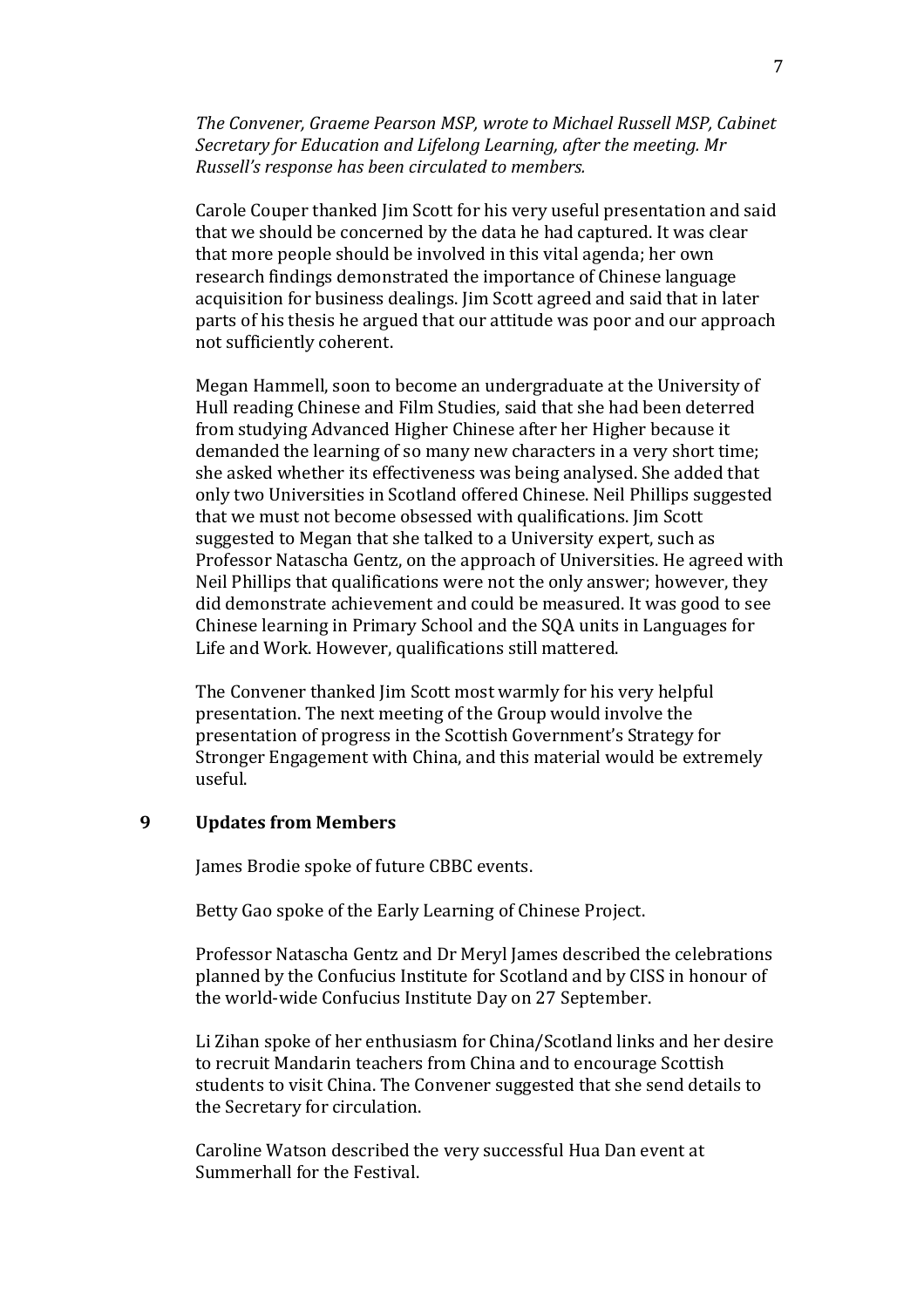Professor Tariq Durrani spoke of the planned delegations from the Royal Society of Edinburgh to the Chinese Academy of Social Sciences.

# **10 Date of Next Meeting**

# **The next meeting of the Cross Party Group on China will be held on Tuesday 4 November 2014 in the Scottish Parliament.**

- Review of progress with Scotland's Strategy for Stronger Engagement with China, 2013-2017; the annual China Strategy Implementation and Delivery Forum takes place on 28 August 2014 at Victoria Quay.
- Discussion of action following the presentation and questionnaire of Claudia Beamish MSP and Mary Fee MSP
- Mr Nigel Fong will speak of The Wilson Trail and of his new project linking schools in Hong Kong and Scotland
- Members of the SCEN Youth Committee will describe the SCEN Ambassadors' Conference, held in partnership with the Confucius Institute for Scotland in the Playfair Library, University of Edinburgh.

The Convener thanked Mr Pan Xinchun and Jim Scott most warmly for their presentations. The meeting concluded with sparkling wine, sponsored by SCEN, in honour of Mr Pan Xinchun.

### **Appendix**

The Speech Of Consul General Of The People's Republic Of China Mr.PAN Xinchun At The Annual General Meeting Of the Cross Party Group On China Of the Scottish Parliament

13 August 2014, Scottish Parliament

One day I took a taxi in Edinburgh. The taxi driver immediately recognised that I am from China because nowadays many Asian tourists in Edinburgh are from China. The driver said to me without thinking that China would become a superpower and rule the world. I was totally surprised that an Edinburgh cab driver is so interested in China. His comments did give me pause for thought. He raised questions of who China is, how China sees the world and what China is going to do on the world stage.

His comments highlight the fact that China is in the spotlight, attracting a great deal of attention around the world. If you ask people about China, I am sure a hundred people will have a hundred pictures. But how do we see ourselves? For us, China is an ancient country with a five thousand year-old civilisation. The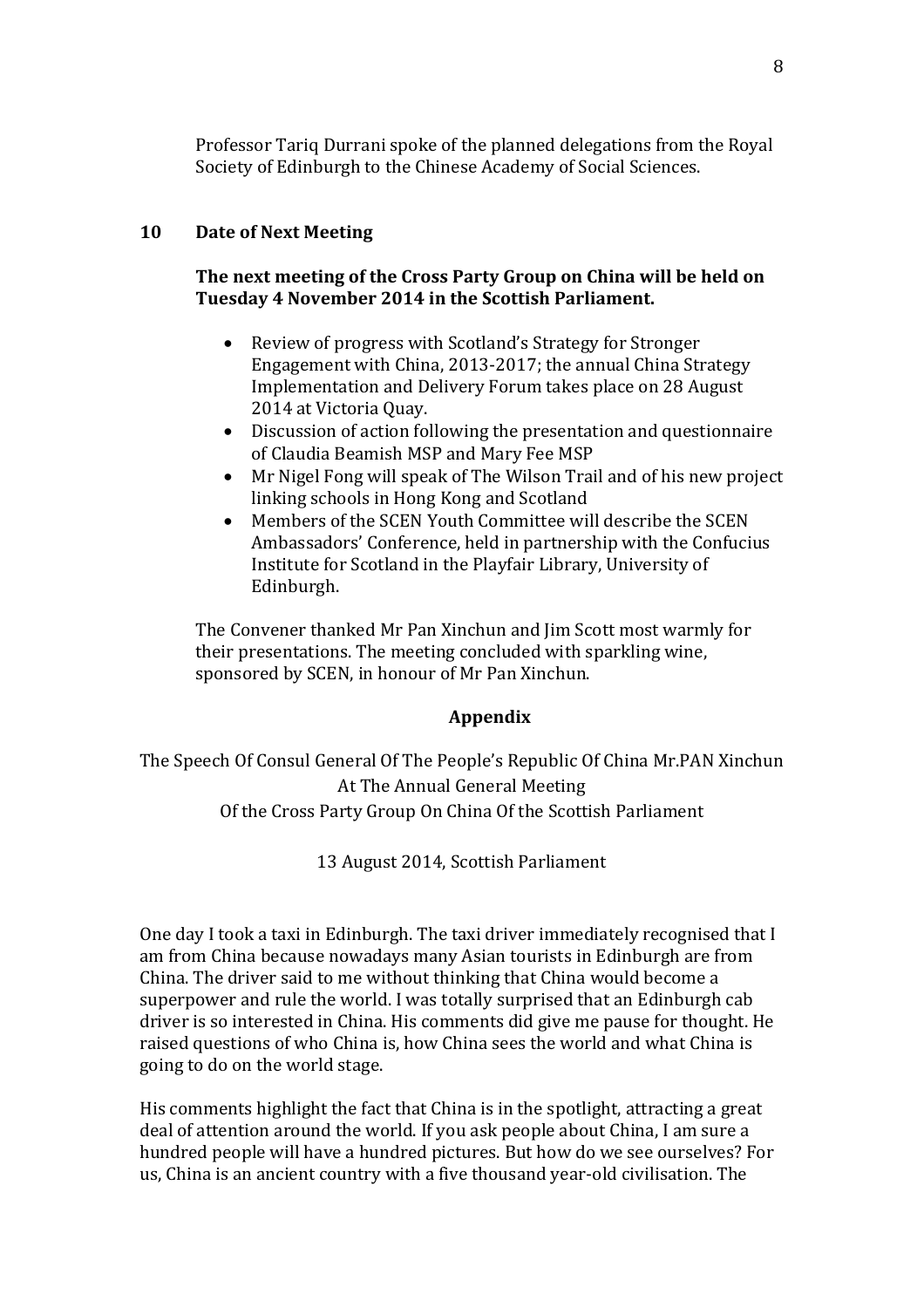philosophy of Confucius has not only influenced Chinese generations, but also shone out in the world. Chinese inventions of the compass, paper making technology and printing technology not only benefited the Chinese people, but also boosted the progress of human civilisation. China once led the world, but also suffered from foreign invasions. China enjoys the fastest economic growth, but still remains the biggest developing country. The volume of our economy takes second place in the world, but its GDP *per capita* only ranks around 80th. China is a peaceful nation, but is faced with increasing challenges to our security by forces of separatism, extreme religions and terrorism. All in all, China is proud of its achievements, but has no reason to be complacent. China harbours an aspiration that by 2020, its GDP *per capita* will be doubled compared with 2010, and by 2049 China will develop into a modern, democratic, wealthy and harmonious country. We know that the track to our destination will not be smooth, with a lot of hurdles to be overcome. But we are confident, that through hard work, deepening reform, innovation and learning from other countries, our dream will come true sooner rather than later.

Ladies and Gentlemen, the world we are living in today is undergoing deep and complex changes. Although far from being perfect, it is a land of hope and great potential. At present, peace, development, co-operation and shared benefits are the themes of our times. Global polarisation and economic globalisation are deepening, cultural diversity and the information revolution make continuous advances, the science and technology revolution create new breakthroughs. Many rising economies and developing countries are on the fast track of development, with billions of people speeding up their modernisation process, and economic centres popping up around the globe. The power of rising economies and developing countries is strengthened. The balance of power is heading toward the maintenance of world peace. No country will ever rule the world alone. Now countries are more closely related and interdependent with each other and have formed a community of shared destiny.

In the meanwhile, the world is still not pacific, facing a bundle of difficulties and challenges. The impact of the global financial crisis still has deep influence. The elements of instability and uncertainty of global economic growth are adding up. The imbalance of global development is escalating. Regional conflicts are threatening world peace, ranging from North Africa, the Middle East to Ukraine. Some global issues such as food safety, natural resource safety and network safety are more outstanding. Promoting global polarisation and democratisation of international relations, realising the sustainable development of the world economy, and preserving the diversity of global civilisation have become the common tasks of human beings. We hope the international community will establish a new type of international relationship, based on cooperation and common benefit. We think that all countries, big or small, strong or weak, rich or poor, should be treated as equals. We should respect their rights to choose their own way of development, oppose interference into their domestic affairs and maintain global fairness and justice. We appeal to all countries to work together to create a prosperous and peaceful world.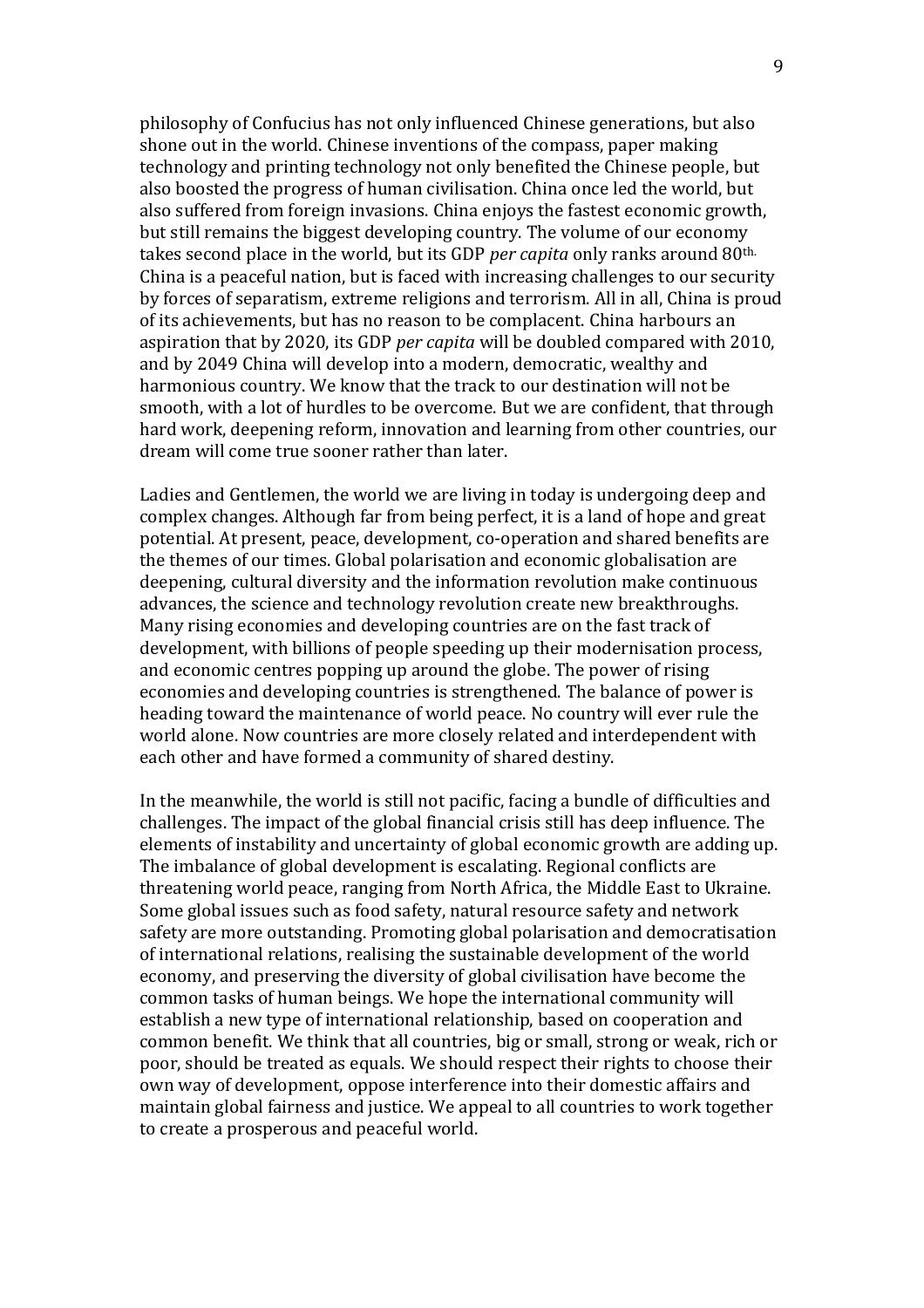Ladies and Gentlemen, after more than 30 years of reform and opening up, China enjoys rapid development in all fields. Some people may think a rising China will pose a threat to the world. There are question marks surrounding China's future role in the world. A conventional theory holds that a rising power is set to challenge the existing ones and that this will lead to conflicts or even wars, as evidenced by two world wars. Will China go on the same path? The answer is negative.

First, China will be an anchor of world peace. The Chinese nation is a peaceloving nation. The pursuit for peace and harmony is deeply rooted in our way of thinking. Our ancient philosophers and thinkers have taught us that any warlike countries are doomed to failure; peace is precious. These thoughts have a profound influence on us, enabling us to live in peace with the world. In history, China never invaded or occupied other countries. On the contrary, in modern history, China suffered from foreign invasions and humiliation. We know too well how precious peace will be. Two world wars have indicated that without peace, there will be no development. Without peace, China would not have achieved today's progress. The objective of China's foreign policy is to maintain world peace so that all countries will live in harmony and achieve common prosperity. China means what she says. As a UN Security Council member, China has done its best to preserve world peace. China is the only nuclear power promising not to use nuclear weapons as a first strike and against non-nuclear nations. Sticking to the track of peaceful development and opposing hegemony have already been enshrined in our constitution. China has sent the biggest number of peacekeeping personnel in the world. China maintains that all disputes should be settled by peaceful means, through consultation and dialogue.

Second, China will promote cooperation with rest of the world. The 21th century is a century of co-operation. China will not develop itself at the expense of others and will support and help other countries in order to seek common progress and prosperity. China is now the biggest trading country to 128 countries. Last year, China's trade volume surpassed 4 trillion US dollars and became the biggest trading nation, importing goods of 1.95 trillion US dollars. China obtained foreign direct investment valued at 120 billion dollars and invested 100 billion dollars overseas. In five years' time, China will import 10 trillion dollars of products. China's investment abroad will reach 500 billion dollars. Chinese tourists will exceed 500 million. China's development is an opportunity to the world. China's development cannot take place without collaboration with the world. The world also needs China for its development. As a Chinese proverb goes: *One flower does not make a spring, but one hundred flowers in blossom*. China's progress will not spell the end of the world, rather the beginning of a better world.

Third, China will not only focus on its own development, but also shoulder responsibilities for making greater contributions to the world. China has provided assistance to over 120 countries and help developing countries to strengthen their abilities to develop. This assistance includes building infrastructure, industrial and agricultural projects, providing equipment, sending experts to carry out technical co-operation, sending medical teams and volunteers, providing emergency humanitarian assistance and holding personnel